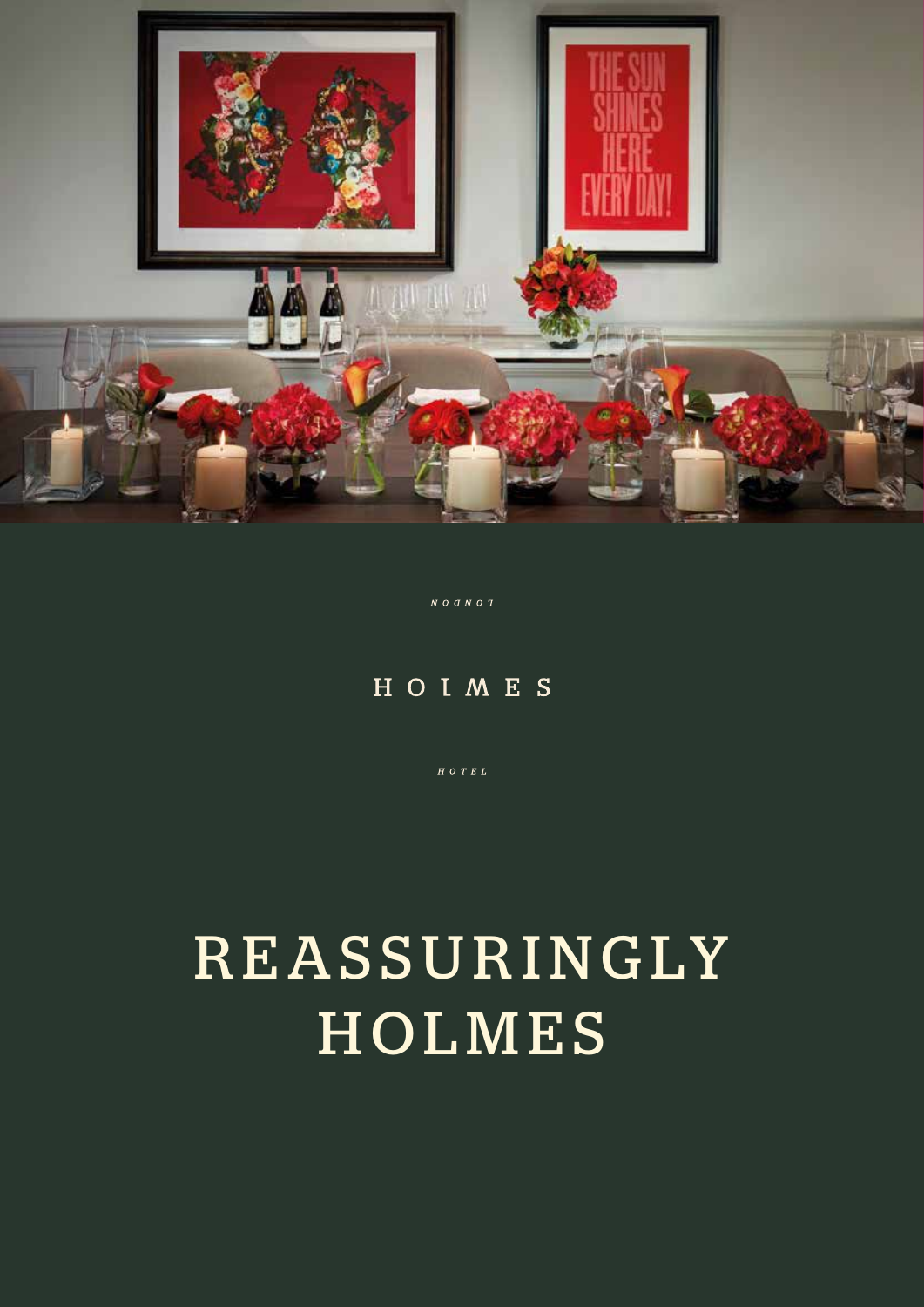# AN AWARD-WINNING EVENT HOTEL

An exclusive event venue in Marylebone, ideal for conferences for up to 60 guests or social events and house parties for up to 130.





*Short Walk*

to Baker Street Underground Station and Marylebone Railway Station

*291 m2 130*

Meeting space

to Heathrow Airport



```
Oxford Street
 Hyde Park
Regents Park
```








Unique event spaces with exclusive use options

*10*

Carbon Neutral meetings

Guest rooms

*118 1 2*

Fully stocked pantry

Restaurant & Bar



Full AV capabilities

Outside Terraces









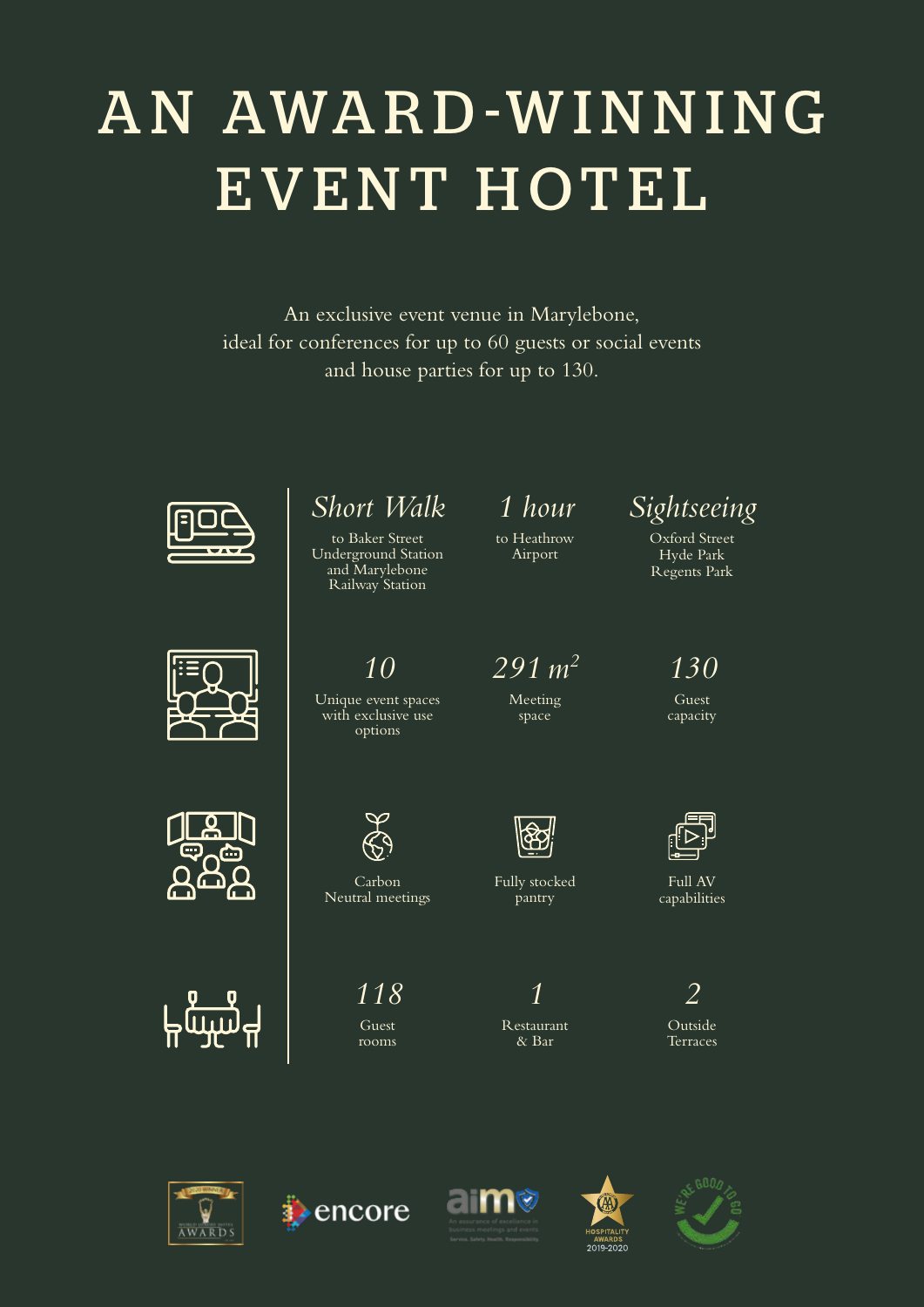### CAPACITIES

| <b>ROOM NAME</b>                                   | <b>DIMENSION</b><br>WXLXH | SIZE<br>M <sup>2</sup> | THEATRE | <b>BOARD</b><br>ROOM | U<br><b>SHAPE</b> | CLASS<br>ROOM | CABARET | <b>DINNER</b> | <b>RECEPTION</b> |
|----------------------------------------------------|---------------------------|------------------------|---------|----------------------|-------------------|---------------|---------|---------------|------------------|
| <b>GROUND FLOOR</b>                                |                           |                        |         |                      |                   |               |         |               |                  |
| The Study                                          | 5.0x5.0x2.2               | 25.00                  |         | 13                   |                   |               |         | 13            |                  |
| The Lounge                                         | 15.6x6.3x2.65             | 98.20                  |         |                      |                   |               |         |               | 80               |
| The Drawing Room                                   | 8.1x4.5x2.8               | 27.50                  |         |                      |                   |               |         |               | 25               |
| LOWER GROUND FLOOR - THE RESIDENCE (EXCLUSIVE USE) |                           |                        |         |                      |                   |               |         |               | $100 - 130$      |
| The Gallery                                        | 7.7x6.3x2.2               | 48.50                  | 60      | 20                   | 18                | 18            | 48      | 60            | 60               |
| The Billiards Room                                 | 8.25x4.0x2.3              | 33.00                  |         | 14                   |                   |               |         | 14            | 20               |
| The Pantry                                         | 4.93x4.27x2.35            | 21.10                  |         |                      |                   |               |         |               | 20               |
| The Conservatory                                   | 4.4x3.74x2.4              | 16.50                  |         | 10                   |                   |               |         | 10            | 15               |
| The Laboratory                                     | 6.3x3.4x2.45              | 21.40                  |         | 14                   |                   |               |         | 14            | 20               |
| The Cellar                                         | 4.1x4.65x2.4              | 19.00                  |         | 8                    |                   |               |         | 8             | 10               |
| The Roof Terrace                                   | 6.5x6.2                   | 40.00                  |         |                      |                   |               |         |               | 20               |









View virtual tour [here](https://my.matterport.com/show/?m=AMtykTjueMy).